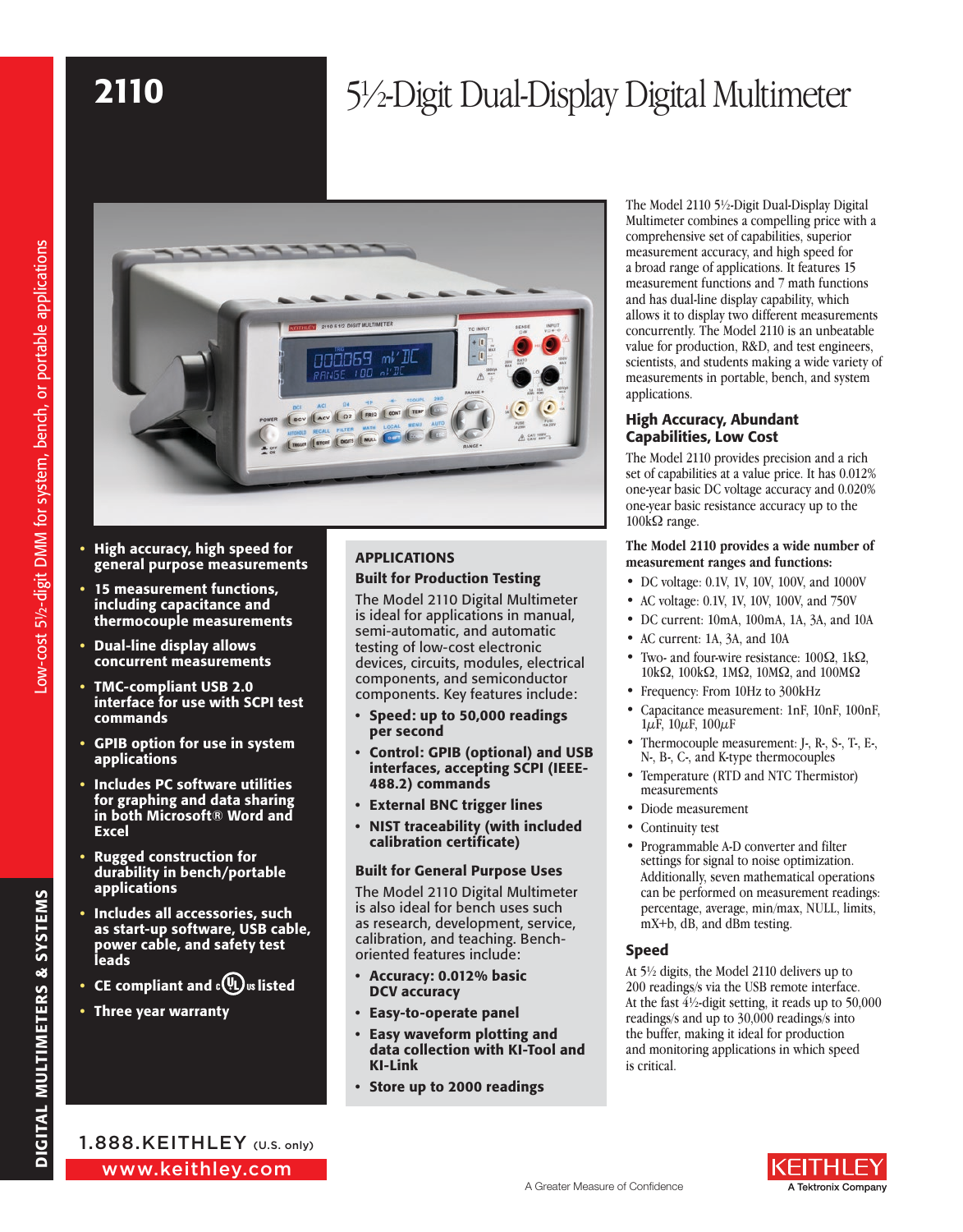# Ordering Information

- 2110-100: 5½-digit USB Digital Multimeter (100V)
- 2110-120: 5½-digit USB Digital Multimeter (120V)
- 2110-220: 5½-digit USB Digital Multimeter (220V)
- 2110-240: 5½-digit USB Digital Multimeter (240V)
- 2110-100-GPIB: 5½-digit USB and GPIB Digital Multimeter (100V)
- 2110-120-GPIB: 5½-digit USB and GPIB Digital Multimeter (120V)
- 2110-220-GPIB: 5½-digit USB and GPIB Digital Multimeter (220V)
- 2110-240-GPIB: 5½-digit USB and GPIB Digital Multimeter (240V)

#### Accessories Supplied

Reference Manual on CD, Specifications, LabVIEW® Driver, Keithley I/O Layer, USB Cable, Power Cable, Safety Test Leads, KI-Tool, and KI-Link Add-in (both Microsoft Word and Excel versions), Calibration Certificate

# 2110 5½-Digit Dual-Display Digital Multimeter



All accessories, such as start-up software, USB cable, power cable, and safety test leads, are included with the Model 2110.

## Simplicity

The Model 2110 is operational and intuitive to use right out of the box. The functions on the front panel are user friendly and easy to read. Its KI-Tool and KI-Link software allow users to quickly control the instrument over GPIB (if equipped) or USB, record measurements, and display time-series plots of the data. Its LabView® and IVI drivers give more-advanced customers even more control over the instrument. Both the TMC-compliant USB remote interface and the GPIB interface allow easy re-use of existing SCPI programs.

## Startup Software, PC Utilities Included

The KI-Tool application provides charting and graphing capabilities without programming to simplify setup, checkout, and basic measurement applications requiring graphical data representation. Scale, offset, and level can be adjusted to fine-tune images for visual evaluation of signal and noise elements over time. It also includes tabular data and SCPI command prompt windows for maximum flexibility. Data sets can also be saved to disk files.

The Microsoft Excel Add-In utility is also included and provides quick data import into a standard Microsoft Excel spreadsheet, including selectable graphing, instrument settings, and number of data points collected. Data can then be analyzed through standard or optional Microsoft Excel functions,



KI-Tool simplifies basic measurement applications through every setup and graphical data representation.

including graphical, statistical, and trend charting. A version supporting Microsoft Word is also included for direct data import into reports.

LabView, IVI-C, and IVI-COM drivers are also supplied to allow for increased flexibility in integrating the Model 2110 into new and existing systems and test routines.

ENHI A Tektronix Company

www.keithley.com 1.888.KEITHLEY (U.S. only)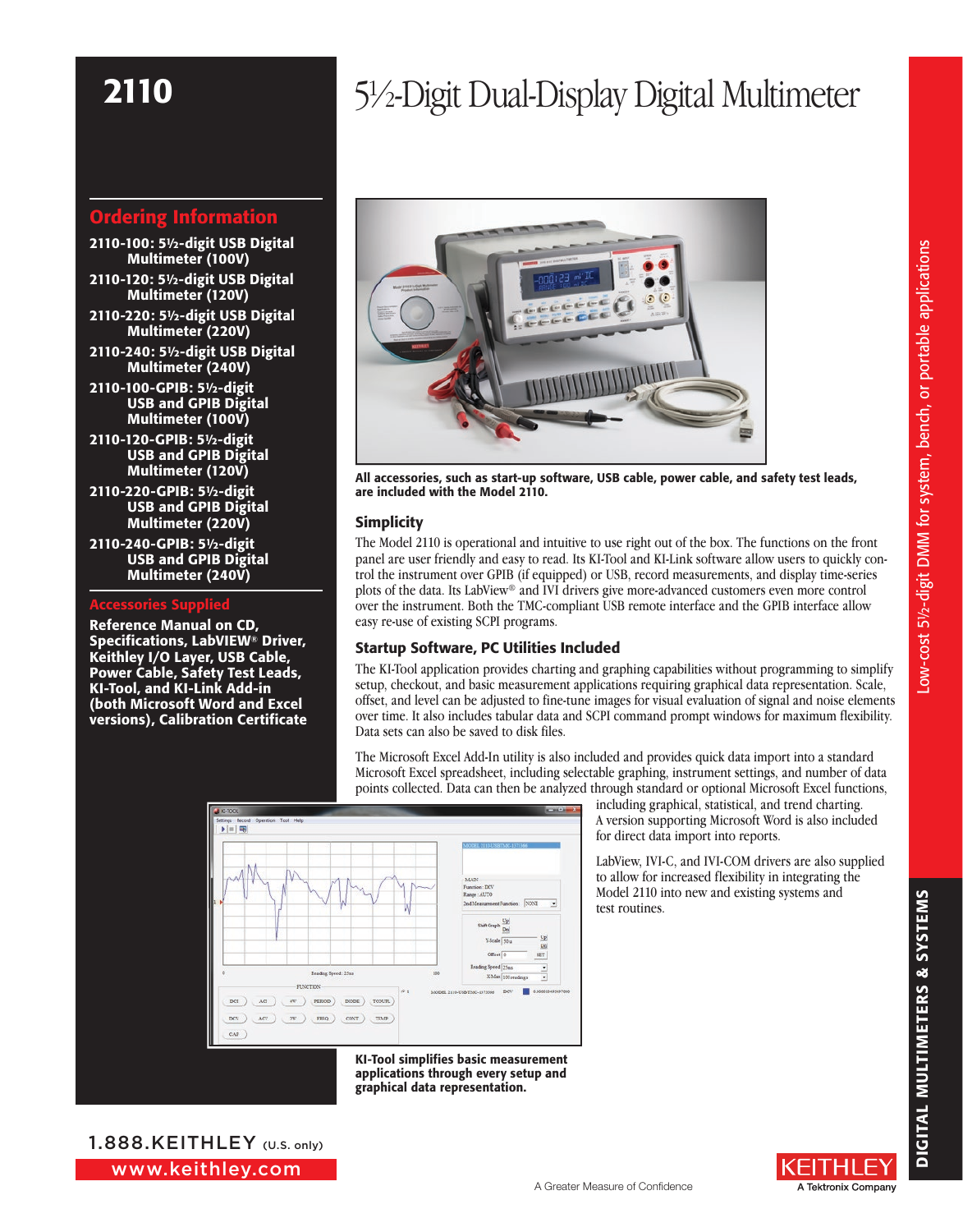# Specifications

## DC CHARACTERISTICS

| <b>DC VOLTAGE</b> |                   |                      | Accuracy <sup>1</sup>                  |                                                       |
|-------------------|-------------------|----------------------|----------------------------------------|-------------------------------------------------------|
|                   |                   | Input                | $\pm$ (% of reading<br>$+$ % of range) | <b>Temperature</b><br>Coefficient                     |
| Range             | <b>Resolution</b> | <b>Resistance</b>    | 1 Year, $23^{\circ} \pm 5^{\circ}$ C   | $0^{\circ}-18^{\circ}$ C & 28 $^{\circ}-40^{\circ}$ C |
| $100.000$ mV      | $1 \mu V$         | $10 \text{ M}\Omega$ | $0.012 + 0.004$                        | $+0.0005$<br>0.001                                    |
| 1.00000<br>V      | $10 \mu V$        |                      | $0.012 + 0.001$                        | $0.0009 + 0.0005$                                     |
| 10.0000<br>V      | $0.1$ mV          |                      | $0.012 + 0.002$                        | $0.0012 + 0.0005$                                     |
| V<br>100.000      | $1 \text{ mV}$    |                      | $0.012 + 0.002$                        | $0.0012 + 0.0005$                                     |
| 1000.00<br>V      | $10 \text{ mV}$   |                      | $+0.003$<br>0.02                       | $+0.0015$<br>0.002                                    |

| <b>DCI (DC CURRENT)</b> |                   |                     | Accuracy <sup>1</sup>                  |                                                       |  |
|-------------------------|-------------------|---------------------|----------------------------------------|-------------------------------------------------------|--|
|                         |                   | <b>Shunt</b>        | $\pm$ (% of reading<br>$+$ % of range) | <b>Temperature</b><br>Coefficient                     |  |
| Range                   | <b>Resolution</b> | <b>Resistance</b>   | 1 Year, 23° ±5°C                       | $0^{\circ}-18^{\circ}$ C & 28 $^{\circ}-40^{\circ}$ C |  |
| 10.0000 mA              | $0.1 \mu A$       | $5.1 \Omega$        | $0.05 + 0.020$                         | $0.005 + 0.002$                                       |  |
| 100.000 mA              | $1 \mu A$         | $5.1 \Omega$        | $0.05 + 0.010$                         | $0.005 + 0.001$                                       |  |
| 1.00000<br>A            | $10 \mu A$        | $0.1 \Omega$        | $0.150 + 0.020$                        | $0.008 + 0.001$                                       |  |
| 3.0000<br>$\mathbf{A}$  | $100 \mu A$       | $0.1 \Omega$        | $0.200 + 0.030$                        | $0.008 + 0.001$                                       |  |
| 10.0000<br>A            | $100 \mu A$       | $5 \text{ m}\Omega$ | $0.250 + 0.050$                        | $0.008 + 0.001$                                       |  |

| <b>RESISTANCE<sup>2</sup></b> |                       | Test             | Accuracy <sup>1</sup><br>$\pm$ (% of reading<br>$+$ % of range) | Temperature<br>Coefficient |
|-------------------------------|-----------------------|------------------|-----------------------------------------------------------------|----------------------------|
| Range                         | <b>Resolution</b>     | Current          | 1 Year. 23° ±5°C                                                | 0°-18°C & 28°-40°C         |
| Ω<br>100.000                  | 1 m $\Omega$          | 1 <sub>m</sub> A | $0.020 + 0.020$                                                 | $0.003 + 0.0005$           |
| $1.00000 \text{ k}\Omega$     | $10 \text{ m}\Omega$  | $1 \text{ mA}$   | $0.020 + 0.003$                                                 | $0.003 + 0.0005$           |
| $10.0000 \text{ k}\Omega$     | $100 \text{ m}\Omega$ | $100 \mu A$      | $0.020 + 0.002$                                                 | $0.003 + 0.0005$           |
| $100.000 \text{ k}\Omega$     | $\Omega$              | $10 \mu A$       | $0.020 + 0.002$                                                 | $0.003 + 0.0005$           |
| $1.00000 \,\text{M}\Omega$    | Ω<br>10               | $1 \mu A$        | $0.030 + 0.004$                                                 | $0.005 + 0.0005$           |
| $10.0000 \,\text{M}\Omega$    | $\Omega$<br>100       | $0.1 \mu A$      | $0.200 + 0.004$                                                 | $0.05 + 0.0005$            |
| $100.000 \,\text{M}\Omega$    | $k\Omega$             | $0.1 \mu A$      | $2.000 + 0.005$                                                 | $+0.0005$<br>0.5           |

| <b>DIODE TEST</b> |                      |                 | Accuracy <sup>1</sup>                  |                                                       |
|-------------------|----------------------|-----------------|----------------------------------------|-------------------------------------------------------|
|                   |                      | Test            | $\pm$ (% of reading<br>$+$ % of range) | Temperature<br>Coefficient                            |
| Range             | <b>Resolution</b>    | <b>Current</b>  | 1 Year. 23° ±5°C                       | $0^{\circ}-18^{\circ}$ C & 28 $^{\circ}-40^{\circ}$ C |
| 1.0000V           | $10 \mu$ V           | 1 <sub>mA</sub> | $0.020 + 0.030$                        | $0.002 + 0.0005$                                      |
|                   |                      |                 |                                        |                                                       |
| <b>CONTINUITY</b> |                      |                 | Accuracy <sup>1</sup>                  |                                                       |
|                   |                      | Test            | $\pm$ (% of reading<br>$+$ % of range) | Temperature<br>Coefficient                            |
| Range             | <b>Resolution</b>    | Current         | 1 Year. $23^{\circ}$ $\pm 5^{\circ}$ C | $0^{\circ}-18^{\circ}$ C & 28 $^{\circ}-40^{\circ}$ C |
| $1000\Omega$      | $10 \text{ m}\Omega$ | 1 <sub>mA</sub> | $0.020 + 0.020$                        | $0.002 + 0.0005$                                      |

a. ADC set for continuous trigger operation.

b. Input bias current <30pA at 25°C.

c. Measurement rate set to 10 PLC.

2. Specifications for 4W ohms mode. For 2W ohms, use zero null or subtract lead resistance from displayed reading. a. Maximum lead resistance 10% of range per lead for 100 $\Omega$  and 1k $\Omega$  ranges; add 1k $\Omega$  per lead for all other ranges.

#### Measurement noise rejection DC (60Hz/50Hz) at 5.5 Digits

CMRR: 120dB for  $1\text{k}\Omega$  unbalance in LO lead.

NMRR: 60dB for line frequency ±0.1%.

#### TEMPERATURE (Thermocouple) CHARACTERISTICS

| <b>Thermocouple</b><br>Type | Range                      | Accuracy <sup>1</sup> $\pm$ <sup>o</sup> C<br>1 Year, exclusive of lead accuracy |
|-----------------------------|----------------------------|----------------------------------------------------------------------------------|
| B                           | $600$ to $1800^{\circ}$ C  | 1.5                                                                              |
|                             | 0 to $2300^{\circ}$ C      | 1.5                                                                              |
| E                           | $-250$ to $1000^{\circ}$ C | 1.5                                                                              |
|                             | $-200$ to $1200^{\circ}$ C | 1.0                                                                              |
| K                           | $-200$ to 1350 $\degree$ C | 1.0                                                                              |
| N                           | $-200$ to 1300°C           | 1.0                                                                              |
| R                           | 0 to $1750^{\circ}$ C      | 1.5                                                                              |
|                             | 0 to $1750^{\circ}$ C      | 1.5                                                                              |
| T                           | $-250$ to $400^{\circ}$ C  | 1.5                                                                              |

1. Specifications valid after two hour warm-up;

a. ADC set for continuous trigger operation.

RTD and NTC Thermistor Measurements: Accuracy ±0.8˚C, 1 year, exclusive of lead accuracy. PT100, D100, F100, PT385, PT3916, SPRTD (R-Zero, A4, B4, Ax, Bx, Cx, and Dx), NTCT (A, B, and C), and user-definable RTD.

#### CAPACITANCE CHARACTERISTICS

| Range         | Test<br><b>Current</b> | Accuracy <sup>1</sup><br>$\pm$ (% of reading + % of range)<br>1 Year, 23° ±5°C |
|---------------|------------------------|--------------------------------------------------------------------------------|
| $1.000$ nF    | $10 \mu A$             | $2.0 + 0.80$                                                                   |
| $10.00$ nF    | $10 \mu A$             | $1.0 + 0.50$                                                                   |
| $100.0$ nF    | $100 \mu A$            | $1.0 + 0.50$                                                                   |
| $1.000 \mu F$ | $100 \mu A$            | $1.0 + 0.50$                                                                   |
| $10.00 \mu F$ | $100 \mu A$            | $1.0 + 0.50$                                                                   |
| $100.0 \mu F$ | 1 <sub>mA</sub>        | $1.0 + 0.50$                                                                   |

1. Specifications valid after two hour warm-up.

a. ADC set for continuous trigger operation.

b. Null enabled.

#### ACCESSORIES AVAILABLE

| 4299-3  | Single Rack Mount Kit               |
|---------|-------------------------------------|
| 4299-4  | Dual Rack Mount Kit                 |
| 4299-7  | <b>Fixed Rack Mount Kit</b>         |
| 5805    | Kelvin Probes, 0.9m (3ft)           |
| 5805-12 | Kelvin Probes, 3.6m (12ft)          |
| 5808    | Low Cost, Single Pin, Kelvin Probes |
| 5809    | Low Cost, Kelvin Clip Lead Set      |
| 6517-TP | Thermocouple Bead Probe (K-Type)    |
| 7007-1  | Shielded GPIB Cable, 1m (3.3 ft)    |
| 7007-2  | Shielded GPIB Cable, 2m (6.6 ft)    |
| 8605    | High Performance Modular Test Leads |
| 8606    | High Performance Modular Probe Kit  |
| 8680    | RTD Probe Adapter                   |
| 8681    | Low Cost RTD                        |
|         |                                     |

#### SERVICES AVAILABLE

|                  | $C/2110-3Y-DATA$ 3 (Z-540-1 compliant) calibrations within 3 years of purchase for Model 2110 |
|------------------|-----------------------------------------------------------------------------------------------|
|                  | C/2110-5Y-DATA 5 (Z-540-1 compliant) calibrations within 5 years of purchase for Model 2110   |
| C/2110-3Y-ISO    | 3 (ISO-17025 accredited) calibrations within 3 years of purchase for Model 2110               |
| $C/2110-5Y$ -ISO | 5 (ISO-17025 accredited) calibrations within 5 years of purchase for Model 2110               |

Model 2110 specifications

Model 2110 specifications